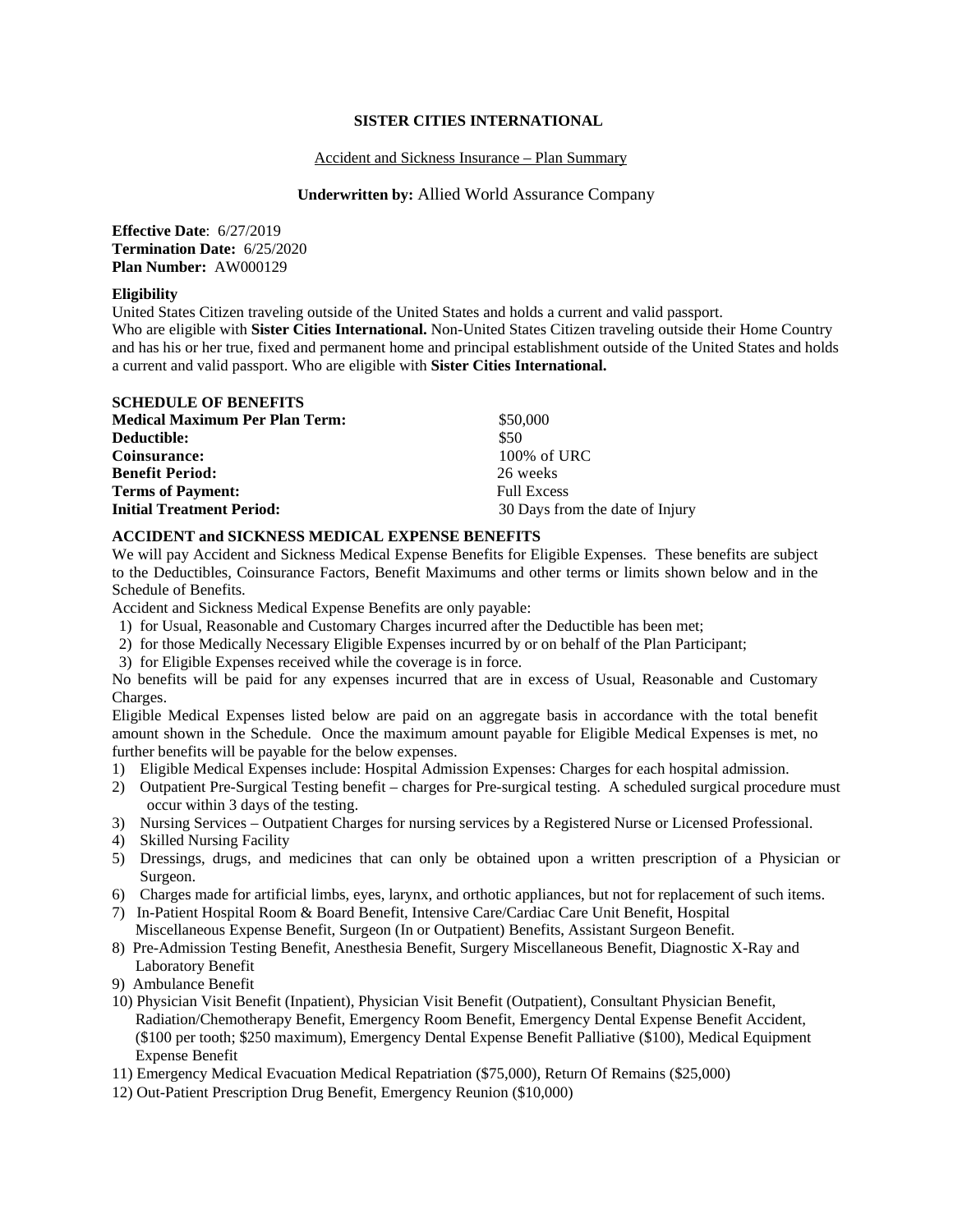**Emergency Medical Evacuation, Emergency Medical Repatriation And Return Of Mortal Remains Expense Benefit** When You suffer loss of life for any reason or incur a Sickness or Injury during the course of Your Trip, the following benefits are payable, up to the Maximum Benefit Amount shown in the Schedule of Benefits.

**1)** Emergency Medical Evacuation: If the local attending Legally Qualified Physician and the authorized travel assistance company determine that transportation to a Hospital or medical facility is Medically Necessary to treat an unforeseen Sickness or Injury which is acute or life threatening and adequate Medical Treatment is not available in the immediate area, the Transportation Expense incurred will be paid for the Usual and Customary Charges for transportation to the closest Hospital or medical facility capable of providing that treatment.

**2)** Emergency Medical Repatriation: If the local attending Legally Qualified Physician and the authorized travel assistance company determine that it is Medically Necessary for You to return to Your primary place of residence because of an unforeseen Sickness or Injury which is acute or life-threatening, the Transportation Expense incurred within 30 days from the date of the Covered Loss, will be paid for Your return to Your primary place of residence or to a Hospital or medical facility closest to Your primary place of place of residence capable of providing continued treatment via one of the following methods of transportation, as approved, in writing, by the authorized travel assistance company: a) one-way Economy Transportation; b) commercial air upgrade (to Business or First Class), based on Your condition as recommended by the local attending Legally Qualified Physician and verified in writing and considered necessary by the authorized travel assistance company; or c) other covered land or air transportation including, but not limited to, commercial stretcher, medical escort, or the Usual and Customary Charges for air ambulance, provided such transportation has been pre-approved and arranged by the authorized travel assistance company. Transportation must be via the most direct and economical route.

**3)** Return of Mortal Remains: In the event of Your death during a Trip, the expense incurred within 30 days from the date of the Covered Loss will be paid for minimally necessary casket or air tray, preparation and transportation of Your remains to Your primary place of residence in the United States of America or to the place of burial.

### **ACCIDENTAL DEATH AND DISMEMBERMENT BENEFITS**

| Principal Sum:                                                             | \$10,000                      |
|----------------------------------------------------------------------------|-------------------------------|
| Loss of:                                                                   | <b>Benefit:</b>               |
|                                                                            | (Percentage of Principal Sum) |
| Life                                                                       | 100%                          |
| Both Hands or Both Feet or Sight of Both Eyes                              | 100%                          |
| One Hand and One Foot                                                      | 100%                          |
| Either Hand or Foot and Sight of One Eye                                   | 100%                          |
| Either Hand or Foot                                                        | 50%                           |
| Sight of One Eye                                                           | 50%                           |
| Quadriplegia                                                               | 100%                          |
| Paraplegia (total paralysis of both lower limbs)                           | 75%                           |
| Hemiplegia (total paralysis of upper and lower limbs of one side the body) | 50%                           |
| Uniplegia (total paralysis of one limb)                                    | 25%                           |

### **Full Excess Medical Expense:**

If an Injury or Sickness to the Plan Participant results in his incurring Eligible Expenses for any of the services in the SCHEDULE OF BENEFITS, We will pay the Eligible Expenses incurred, subject to any applicable Deductible Amount, and Coinsurance Percentage, that are in excess of Expenses payable by any other Health Care Plan, regardless of any Coordination of Benefits provision contained in such Health Care Plan.

The Plan Participant must be under the care of a Physician when the Eligible Expenses are incurred. The Expense must be incurred solely for the treatment of a covered Injury or Sickness:

1) While the person is a Plan Participant under the Plan Document.

2) During the Benefit Period stated on the SCHEDULE OF BENEFITS.

The first Expense must be incurred within the time frame shown on the SCHEDULE OF BENEFITS.

The total of all medical benefits payable under the Plan Document is shown on the SCHEDULE OF BENEFITS and is subject to the specific maximums shown on the SCHEDULE OF BENEFITS.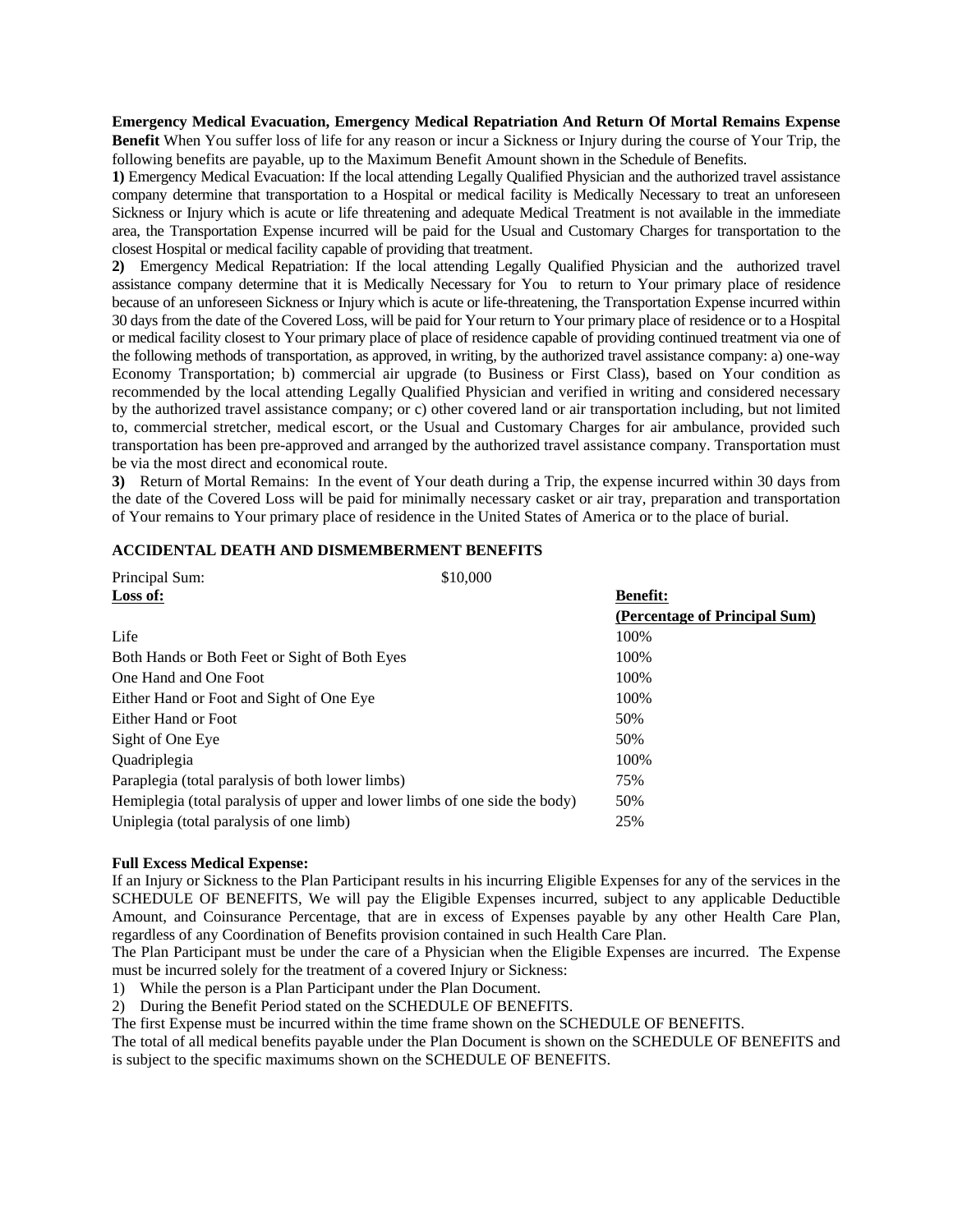# **Definitions**

**Accident** means an unforeseeable event which:

1) Causes Injury to one or more Plan Participants; and

2) Occurs while coverage is in effect for the Plan Participant.

**Benefit Period** means the period of time from the date of the Accident causing the Injury or Sickness for which benefits are payable, as shown in the Schedule of Benefits, and the date after which no further benefits will be paid.

**Covered Accident** means an Accident that occurs by a Plan Participant and results in a Loss for which benefits are payable.

**Covered Loss or Covered Losses** means an accidental death, dismemberment, Sickness or other Injury covered under the Plan Document and indicated on the Schedule of Benefits.

**Deductible** means the dollar amount of Eligible Expenses which must be incurred and paid by the Plan Participant before benefits are payable under the Plan Document. It applies separately to each Plan Participant.

**Eligible Expenses** means the Usual, Reasonable and Customary charges for services or supplies which are incurred by the Plan Participant for the Medically Necessary treatment of an Injury. Eligible Expenses must be incurred while the Plan Document is in force.

**Injury** means bodily harm resulting, directly and independently of disease or bodily infirmity, from an accident. All injuries to the same person sustained in one accident, including all related conditions and recurring symptoms of injuries will be considered on injury.

**Medically Necessary** means a treatment, drug, device, service, procedure or supply that is:

- 1) Required, necessary and appropriate for the diagnosis or treatment of an Sickness or Injury; and
- 2) Prescribed or ordered by a Physician or furnished by a Hospital; and
- 3) Performed in the least costly setting required by the condition; and
- 4) Consistent with the medical and surgical practices prevailing in the area for treatment of the condition at the time rendered.

**Physician** means a person who is a qualified practitioner of medicine. As such, He or She must be acting within the scope of his/her license under the laws in the state in which He or She practices and providing only those medical services which are within the scope of his/her license or certificate. It does not include a Plan Participant, a Plan Participant's Spouse, son, daughter, father, mother, brother or sister or other relative.

**Pre-Existing Condition** means an Injury, Sickness, disease, or other condition during the 6 month period immediately prior to the date the Plan Participant's coverage is effective for which the Plan Participant 1) received a recommendation for a test, examination, or medical treatment for a condition which first manifested itself, worsened or became acute or had symptoms which would have prompted a reasonable person to seek diagnosis, care or treatment; or 2) took or received a prescription for drugs or medicine.

**Sickness** means illness, malady or disease which requires treatment by a Physician while covered by this Plan Document. All related conditions and recurrent symptoms of the same or a similar condition will be considered the same Sickness.

**Usual, Reasonable and Customary** means the most common charge for similar professional services, drugs, procedures, devices, supplies or treatment within the area in which the charge is incurred. The most common charge means the lesser of:

- The actual amount charged by the provider;
- The negotiated rate; or
- The charge which would have been made by the provider (Physician, Hospital, etc) for a comparable service or supply made by other providers in the same Geographic Area, as reasonable determined by Us for the same service or supply.

"Geographic Area" means the three digit zip code in which the service, treatment, procedure, drugs or supplies are provided; a greater area if necessary to obtain a representative cross-section of charge for a like treatment, service, procedure, device drug or supply.

Usual, Reasonable and Customary Charges, Fees or Expenses as used in the Plan Document to describe expense will be considered to mean the percentile of the payment system in effect at Plan Document issue as shown on the Schedule of Benefits.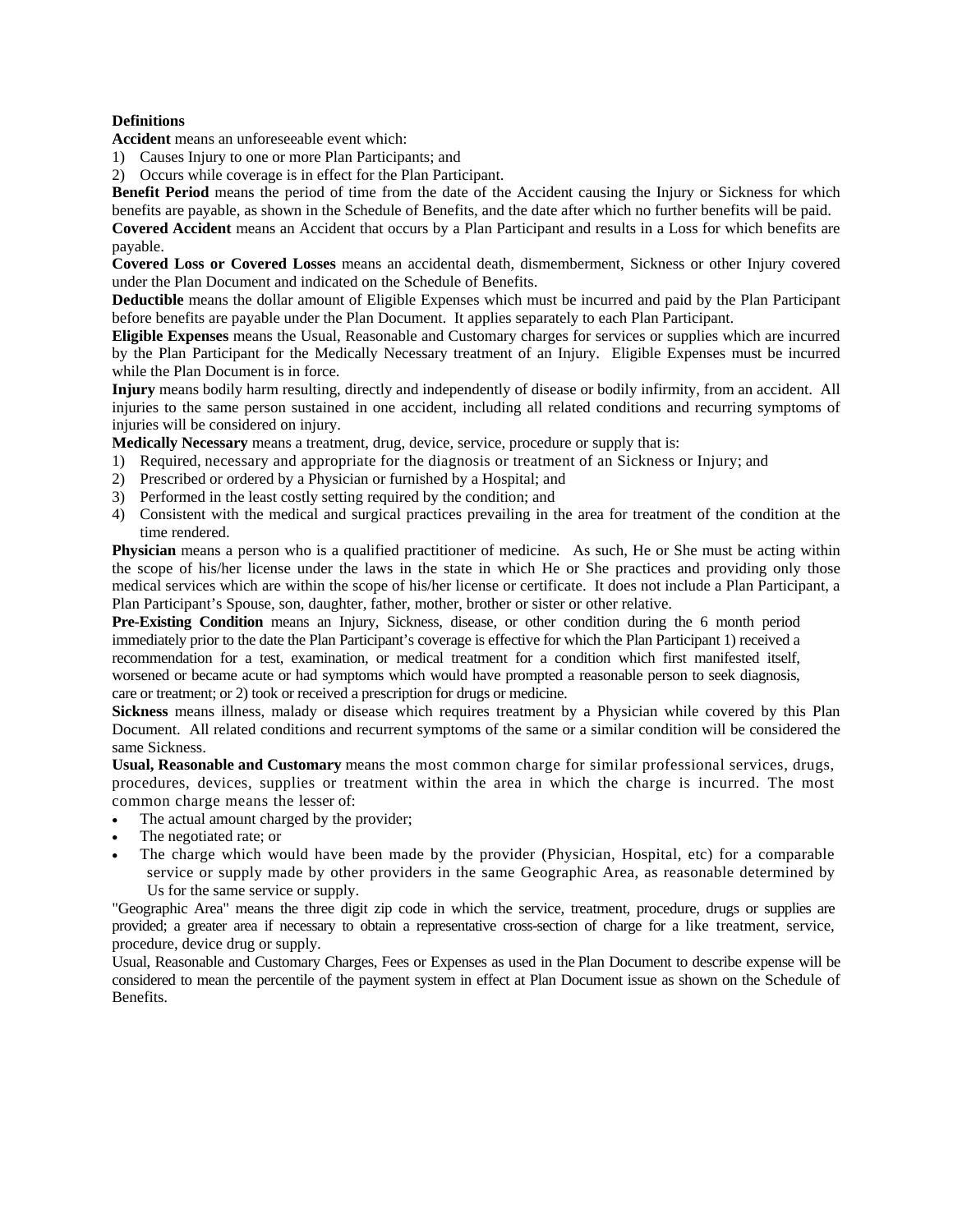**EXCLUSIONS** The Plan Document does not cover any loss resulting from any of the following unless otherwise covered under the Plan Document by Additional Benefits:

- 1) Suicide, attempted suicide (including drug overdose) self-destruction, attempted self-destruction or intentional self-inflicted Injury while sane or insane;
- 2) War or any act of war, declared or undeclared,
- 3) Any Covered Loss which occurs while the Plan Participant is on Active Duty Service in any Armed Forces, National Guard, military, naval or air service or organized reserve corps;
- 4) Any Covered Loss sustained while in the service of the armed forces of any country. When the Plan Participant enters the armed forces of any country, We will refund the unearned pro rata premium upon request;
- 5) Voluntary, active participation in a riot or insurrection;
- 6) Medical expenses resulting from a motor vehicle accident in excess of that which is payable under any other valid and collectible insurance;
- 7) Medical Treatment related to organ transplants, whether as donor or recipient; this includes expenses incurred for the evaluation process, the transplant surgery, post operative treatment, and expenses incurred in obtaining, storing or transporting a donor organ. In relation to a bone marrow or stem cell transplant this exclusion would include harvesting & mobilization charges;
- 8) For any Covered Losses resulting from the Plan Participant's intoxication or use of illegal drugs or any drugs or medication that is intentionally not taken in the dosage recommended by the manufacturer or for the purpose prescribed by the Plan Participant's Physician;
- 9) Commission or attempt to commit an assault or felony, or that occurs while being engaged in an illegal occupation;
- 10) Eligible Expenses for which the Plan Participant would not be responsible in the absence of the Policy;
- 11) Treatment of acne;
- 12) Charges which are in excess of Usual, Reasonable and Customary charges;
- 13) Charges that are not Medically Necessary;
- 14) Charges provided at no cost to the Plan Participant;
- 15) Expenses incurred for treatment while in Your Home Country;
- 16) Expenses incurred for an Accident or Injury or Sickness after the Benefit Period shown in the Schedule of Benefits or incurred after the termination date of coverage;
- 17) Regular health checkups; routine physical, immunizations or other examination where there are no objective indications or impairment in normal health;
- 18) Services or treatment rendered by a Physician, Registered Nurse or any other person who is employed or retained by the Policyholder; or an Immediate Family member of the Plan Participant;
- 19) Duplicate services actually provided by both a certified nurse midwife and Physician;
- 20) Any Covered Loss paid under Workers' Compensation, Employer's liability laws or similar occupational benefits or while engaging in an occupation for monetary gain from sources other than the Policyholder;
- 21) Benefits for enrolling solely for the purpose of obtaining medical treatment, while on a waiting list for a specific treatment, or while traveling against the advice of a Physician;
- 22) Aggravation or re-injury of a prior Injury that the Plan Participant suffered prior to his or her coverage Effective Date, unless We receive a written medical release from the Plan Participant's Physician;
- 23) Pre-existing conditions;
- 24) Treatment of a hernia, including sports hernia, whether or not caused by a Covered Accident;
- 25) Pregnancy or childbirth, elective abortion; elective cesarean section; or any complications of any of these conditions; pregnancy or childbirth or a dependent when dependent child of an Plan Participant (except for complications arising there from);
- 26) Drug, treatment or procedure that either promotes or prevents conception, or prevents childbirth, including but not limited to: artificial insemination, treatment for infertility or impotency, sterilization or reversal thereof, or abortion;
- 27) Charges incurred for Surgery or treatments which are, Experimental/Investigational, or for research purposes;
- 28) Expense incurred for treatment of temporomandibular joint (TMJ) disorders or craniomandibular joint dysfunction and associated myofacial pain;
- 29) Dental care or treatment other than care of sound, natural teeth and gums required on account of Injury resulting from an Accident while the Plan Participant is covered under the Policy, and rendered within 6 months of the Accident;
- 30) Eyeglasses, contact lenses, hearing aids braces, appliances, or examinations or prescriptions therefore;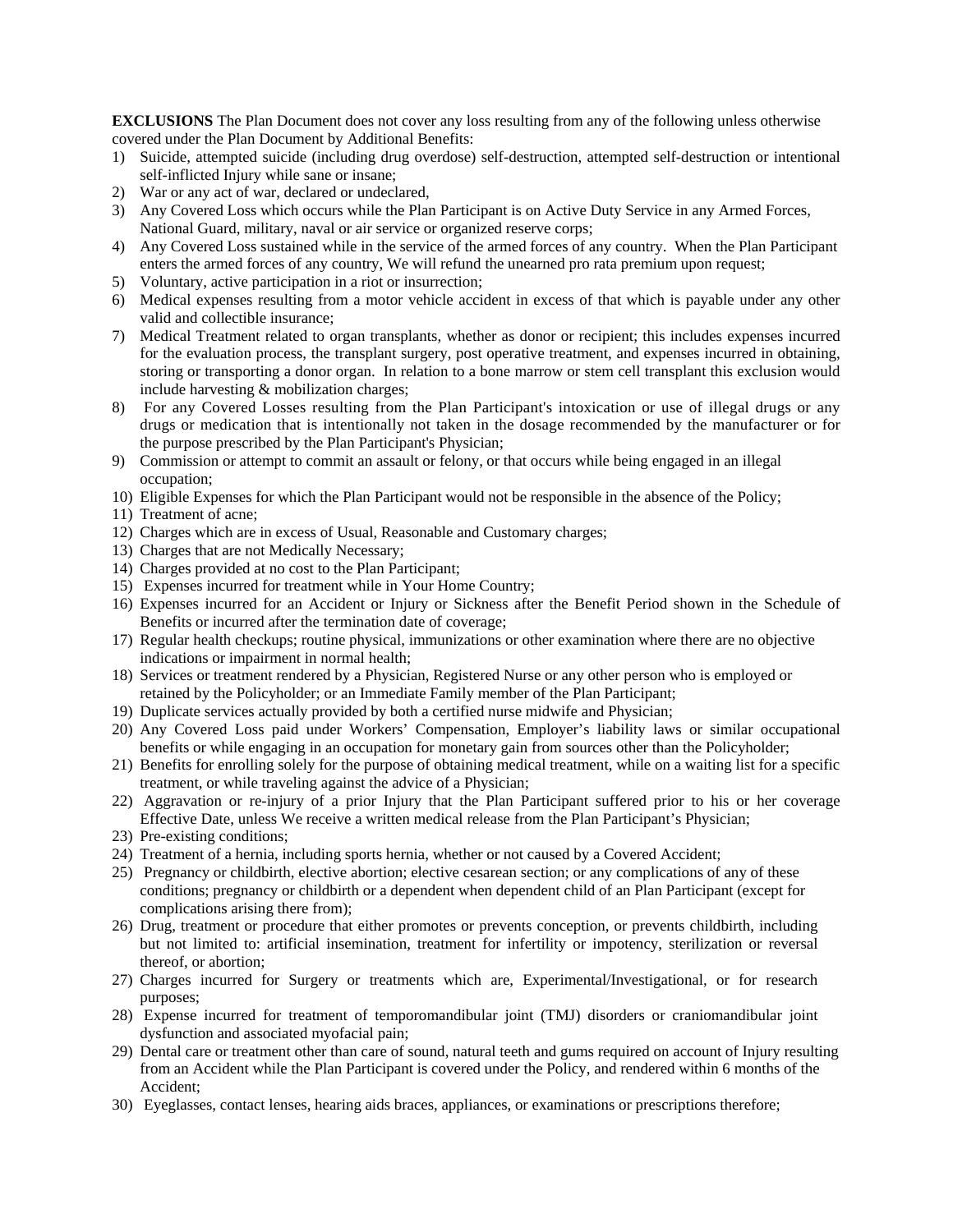- 31) Weak, strained or flat feet, corns, calluses, or toenails;
- 32) Private-duty nursing services;
- 33) The cost of the Plan Participant's unused airline ticket for the transportation back to the Plan Participant's Home Country, where an Emergency Medical Evacuation or Repatriation and/or Return of Mortal Remains benefit is provided;
- 34) Expenses payable under any prior policy which was in force for the person making the claim**;**
- 35) For the cost of a one way airplane ticket used in the transportation back to the Insured's country where an air ambulance benefit is provided and medically necessary;
- 36) Treatment paid for or furnished under any other individual or group policy, or other service or medical prepayment plan arranged through the employer to the extent so furnished or paid, or under any mandatory government program or facility set up for the treatment without cost to any individual;
- 37) Travel in or upon:
	- (a) A snowmobile;
	- (b) A water jet ski**;**
	- (c) Any two or three wheeled motor vehicle, other than a motorcycle registered for on-road travel;
	- (d) Any off-road motorized vehicle not requiring licensing as a motor vehicle;
- 38) Injury sustained while taking part in: mountaineering; hang gliding; parachuting; bungee jumping; racing by horse, motor vehicle or motorcycle; snowmobiling; motorcycle/motor scooter riding; scuba diving, involving underwater breathing apparatus; solo diving, snorkeling; water skiing; snow skiing; spelunking; parasailing; white water rafting; surfing, unless part of a school credit course; and snow boarding.
- 39) Practice or play in any amateur, club, intramural , interscholastic ,intercollegiate, professional or semiprofessional sports contest or competition;
- 40) Rest cures or custodial care;
- 41) Treatment of Mental and Nervous Disorders;
- 42) Weight reduction programs or surgical treatment of obesity;
- 43) treatment of venereal disease;
- 44) Elective or Cosmetic surgery and Elective Treatment or treatment for congenital anomalies (except as specifically provided), except for reconstructive surgery on a diseased or injured part of the body **(**Correction of a deviated nasal septum is considered cosmetic surgery unless it results from a covered Injury or Sickness;
- 45) Travel or flight in or on any vehicle for aerial navigation, including boarding or alighting from:
	- a) While riding as a passenger in any Aircraft not intended or licensed for the transportation of passengers; or
	- b) While being used for any test or experimental purpose; or
	- c) While piloting, operating, learning to operate or serving as a member of the crew thereof; or
	- d) while traveling in any such Aircraft or device which is owned or leased by or on behalf of the Policyholder of any subsidiary or affiliate of the Policyholder, or by the Plan Participant or any member of his household.
	- e) A space craft or any craft designed for navigation above or beyond the earth's atmosphere; or
	- f) An ultra light, hang-gliding, parachuting or bungi-cord jumping;

Except as a fare paying passenger on a regularly scheduled commercial airline or as a passenger in a nonscheduled, private aircraft used for business or pleasure purposes.

- 46) Ionising radiation or contamination by radioactivity from any nuclear fuel or from any nuclear waste, from combustion of nuclear fuel, the radioactive, toxic, explosive or other hazardous properties of any nuclear assembly or nuclear component of such assembly.
- 47) Plan Participant being exposed to the Utilisation of nuclear, chemical or biological weapons of mass destruction.
- 48) Treatment of HIV infection, HIV related illness and AIDS (acquired immune deficiency synderome in excess of a lifetime maximum of \$7,500.

Please keep this Plan Summary as a general summary of the insurance as specified in the Plan Document issued to and on file at **Sister Cities International.** The Plan Document contains a complete description of all of the terms and conditions including: the benefits, provisions, exclusions of the insurance plan as underwritten by Allied World Assurance Company. The Plan Document will prevail in the event of any discrepancy between this Evidence of Coverage and the Plan Document.